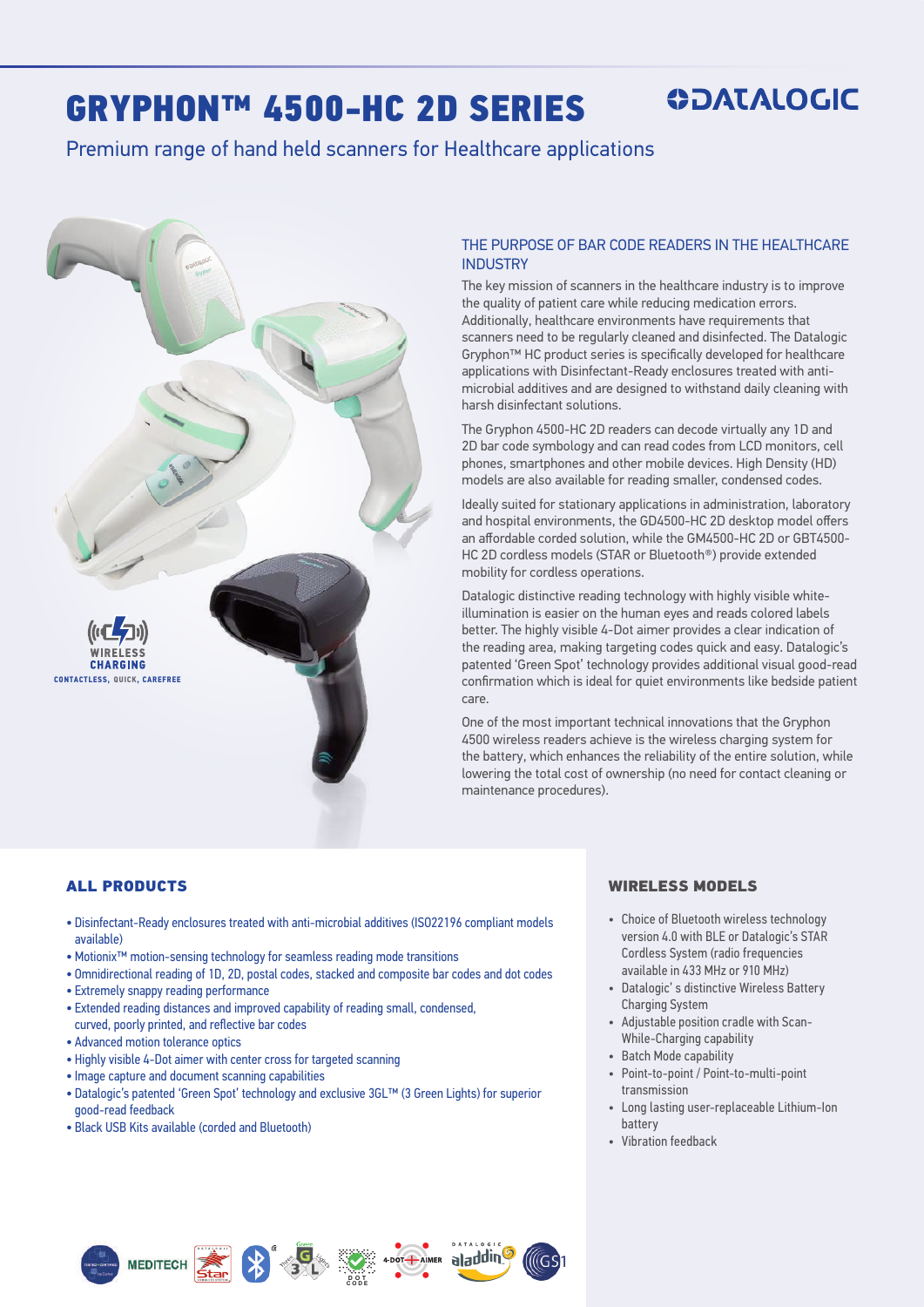# GRYPHON™ I GD4500-HC TECHNICAL SPECIFICATIONS

### DECODING CAPABILITY

| <b>1D</b> / Linear Codes              | Autodiscriminates all standard 1D codes including<br>GS1 DataBar™ linear codes.                                                                                                                |  |
|---------------------------------------|------------------------------------------------------------------------------------------------------------------------------------------------------------------------------------------------|--|
| 2D Codes                              | Aztec Code; China Han Xin Code; Data Matrix;<br>MaxiCode; Micro QR Code; QR Code; Dot code                                                                                                     |  |
| <b>Postal Codes</b>                   | Australian Post; British Post; China Post; IMB;<br>Japanese Post; KIX Post; Planet Code; Postnet; Royal<br>Mail Code (RM4SCC)                                                                  |  |
| <b>Stacked Codes</b>                  | EAN/JAN Composites; GS1 DataBar Composites; GS1<br>DataBar Expanded Stacked; GS1 DataBar Stacked;<br>GS1 DataBar Stacked Omnidirectional: MacroPDF:<br>MicroPDF417; PDF417; UPC A/E Composites |  |
| <b>ELECTRICAL</b>                     |                                                                                                                                                                                                |  |
| <b>Current</b>                        | Operating: <300 mA @ 5V; < 200 mA @ 12V<br>Standby/Idle: < 90 mA @ 5V; <50 mA @ 12V                                                                                                            |  |
| <b>Input Voltage</b>                  | GD4520: 5 VDC<br>$GD4590: 4.5 - 14.0$ VDC                                                                                                                                                      |  |
| ENVIRONMENTAL                         |                                                                                                                                                                                                |  |
| <b>Ambient Light</b>                  | $0 - 100,000$ lux                                                                                                                                                                              |  |
| <b>Drop Resistance</b>                | Withstands repeated drops from 1.8 m / 6.0 ft onto a<br>concrete surface.                                                                                                                      |  |
| <b>ESD Protection (Air Discharge)</b> | 16 kV                                                                                                                                                                                          |  |
| <b>Humidity (Non-Condensing)</b>      | $0 - 95%$                                                                                                                                                                                      |  |
| <b>Particulate and Water Sealing</b>  | <b>IP52</b>                                                                                                                                                                                    |  |
| <b>Temperature</b>                    | Operating: 0 to 50 °C / 32 to 122 °F<br>Storage/Transport: -40 to 70 °C / -40 to 158 °F                                                                                                        |  |
| <b>INTERFACES</b>                     |                                                                                                                                                                                                |  |
| <b>Interfaces</b>                     | GD4520: USB only<br>GD4590: RS-232 / USB / Keyboard Wedge Multi-<br>Interface                                                                                                                  |  |
| PHYSICAL CHARACTERISTICS              |                                                                                                                                                                                                |  |
| <b>Colors Available</b>               | Light Green/Light Grey (Rubber/Plastic)                                                                                                                                                        |  |
| <b>Dimensions</b>                     | $16.6 \times 6.8 \times 10.9$ cm $/ 6.5 \times 2.7 \times 4.3$ in                                                                                                                              |  |
| Weiaht                                | 161.0 q / 5.7 oz                                                                                                                                                                               |  |

#### DATALOGIC DISINFECTANT-READY ENCLOSURES FOR **HEALTHCARE**

Datalogic offers bar code readers designed specifically for the healthcare industry with Disinfectant-Ready enclosures treated with anti-microbial additives that can help fight against the spreading of germs. This is particularly important if the scanner is traveling roomto-room on a medication cart with a nurse. The Disinfectant-Ready enclosures can withstand daily cleaning with harsh chemical cleaning solutions commonly used in a healthcare environment.



REFER TO THE DEVICE INSTRUCTION MANUAL FOR PROPER CLEANING METHODS WHEN USING THESE CHEMICALS.

DISINFECTANTS SHOULD NOT BE SPRAYED OR POURED ONTO THE SCANNER UNIT.

THE SCANNERS MUST ALWAYS BE WIPED DRY AFTER DISINFECTING.

| READING PERFORMANCE                                                                                                                                                                                                                                                                                                                                                                |                                                                                                                                                                                                                                          |                                                                                                                                                                                                                                                                                                                                                                        |  |
|------------------------------------------------------------------------------------------------------------------------------------------------------------------------------------------------------------------------------------------------------------------------------------------------------------------------------------------------------------------------------------|------------------------------------------------------------------------------------------------------------------------------------------------------------------------------------------------------------------------------------------|------------------------------------------------------------------------------------------------------------------------------------------------------------------------------------------------------------------------------------------------------------------------------------------------------------------------------------------------------------------------|--|
| <b>Image Capture</b>                                                                                                                                                                                                                                                                                                                                                               | Graphic Formats: BMP, JPEG, TIFF;<br>Greyscale: 256, 16, 2                                                                                                                                                                               |                                                                                                                                                                                                                                                                                                                                                                        |  |
| <b>Image Sensor</b>                                                                                                                                                                                                                                                                                                                                                                | 1 Megapixel: 1280 x 800 pixels                                                                                                                                                                                                           |                                                                                                                                                                                                                                                                                                                                                                        |  |
| <b>Light Source</b>                                                                                                                                                                                                                                                                                                                                                                | Aiming: Red Laser 650 nm<br>Illumination: Warm White; Hyper Red LED for Digimarc                                                                                                                                                         |                                                                                                                                                                                                                                                                                                                                                                        |  |
| <b>Motion Tolerance</b>                                                                                                                                                                                                                                                                                                                                                            | 35 IPS                                                                                                                                                                                                                                   |                                                                                                                                                                                                                                                                                                                                                                        |  |
| <b>Print Contrast Ratio</b><br>(Minimum)                                                                                                                                                                                                                                                                                                                                           | 15%                                                                                                                                                                                                                                      |                                                                                                                                                                                                                                                                                                                                                                        |  |
| <b>Reading Angle</b>                                                                                                                                                                                                                                                                                                                                                               | Pitch: +/- 65°; Roll (Tilt): 360°; Skew (Yaw): +/- 65°                                                                                                                                                                                   |                                                                                                                                                                                                                                                                                                                                                                        |  |
| <b>Reading Indicators</b>                                                                                                                                                                                                                                                                                                                                                          | Beeper (Adjustable Tone); Datalogic Three Green<br>Lights (3GL) Good Read Feedback: Datalogic 'Green<br>Spot' on the Code, Dual Good Read LEDs                                                                                           |                                                                                                                                                                                                                                                                                                                                                                        |  |
| <b>Resolution (Maximum)</b>                                                                                                                                                                                                                                                                                                                                                        | High Density (HD): 1D Linear: 0.077 mm / 3 mils;<br>PDF417: 0.077 mm / 3 mils:<br>Data Matrix: 0.102 mm / 4 mils<br>Standard Range (SR): 1D Linear: 0.102 mm / 4 mils;<br>PDF417: 0.127 mm / 5 mils:<br>Data Matrix: 0.195 mm / 7.5 mils |                                                                                                                                                                                                                                                                                                                                                                        |  |
| <b>READING RANGES</b>                                                                                                                                                                                                                                                                                                                                                              |                                                                                                                                                                                                                                          |                                                                                                                                                                                                                                                                                                                                                                        |  |
| <b>Typical Depth of Field</b>                                                                                                                                                                                                                                                                                                                                                      | Minimum distance determined by symbol length and<br>scan angle. Printing resolution, contrast, and ambient<br>light dependent.                                                                                                           |                                                                                                                                                                                                                                                                                                                                                                        |  |
|                                                                                                                                                                                                                                                                                                                                                                                    | GD4500 High Density (HD)                                                                                                                                                                                                                 |                                                                                                                                                                                                                                                                                                                                                                        |  |
| <b>GD4500 Standard Range (SR)</b>                                                                                                                                                                                                                                                                                                                                                  |                                                                                                                                                                                                                                          |                                                                                                                                                                                                                                                                                                                                                                        |  |
| Code 39: 5 mils: 7.0 to 38.0 cm / 2.7 to 14.9 in<br>Code 39: 10 mils: 2.2 to 58.0 cm / 0.8 to 22.8 in<br>Data Matrix: 10 mils: 5.5 to 27.0 cm / 2.2 to 1.6 in<br>Data Matrix: 15 mils: 2.8 to 41.0 cm / 1.1 to 16.1 in<br>EAN-13: 13 mils: 1.0 to 71.0 cm / 0.4 to 27.9 in<br>PDF417: 10 mils: 2.5 to 41.0 cm / 1.0 to 16.1 in<br>QR Code: 10 mils: 5.5 to 24.0 cm / 2.2 to 9.5 in |                                                                                                                                                                                                                                          | Code 39: 3 mils: 5.0 to 15.0 cm / 2.0 to 5.9 in<br>Code 39: 5 mils: 0.5 to 25.0 cm / 0.2 to 9.8 in<br>Data Matrix: 5 mils: 5.5 to 9.0 cm / 2.2 to 3.5 in<br>EAN-13: 7.5 mils: 2.0 to 23.5 cm / 0.8 to 9.3 in<br>PDF417: 4 mils: 3.0 to 12.0 cm / 1.2 to 4.7 in<br>PDF417: 10 mils: 0.5 to 31.0 cm / 0.2 to 12.2 in<br>QR Code: 10 mils: 2.0 to 25.0 cm / 0.8 to 9.8 in |  |
| <b>SAFETY &amp; REGULATORY</b>                                                                                                                                                                                                                                                                                                                                                     |                                                                                                                                                                                                                                          | EAN-13: 13 mils: 1.0 to 40.0 cm / 0.4 to 15.7 in                                                                                                                                                                                                                                                                                                                       |  |
| <b>Agency Approvals</b>                                                                                                                                                                                                                                                                                                                                                            |                                                                                                                                                                                                                                          | Data Matrix: 10 mils: 2.0 to 27.0 cm / 0.8 to 10.6 in<br>The product meets necessary safety and regulatory<br>approvals for its intended use. The Quick Reference<br>Guide for this product can be referred to for a<br>complete list of certifications.                                                                                                               |  |
| <b>Environmental Compliance</b>                                                                                                                                                                                                                                                                                                                                                    |                                                                                                                                                                                                                                          | Complies to China RoHS; Complies to EU RoHS                                                                                                                                                                                                                                                                                                                            |  |
| <b>Laser Classification</b>                                                                                                                                                                                                                                                                                                                                                        | 60825 Class 2                                                                                                                                                                                                                            | Caution Laser Radiation - Do not stare into beam; IEC                                                                                                                                                                                                                                                                                                                  |  |
| UTILITIES                                                                                                                                                                                                                                                                                                                                                                          |                                                                                                                                                                                                                                          |                                                                                                                                                                                                                                                                                                                                                                        |  |
| Datalogic Aladdin™                                                                                                                                                                                                                                                                                                                                                                 | for download at no charge.                                                                                                                                                                                                               | Datalogic Aladdin configuration program is available                                                                                                                                                                                                                                                                                                                   |  |
| <b>OPOS JavaPOS</b>                                                                                                                                                                                                                                                                                                                                                                | download at no charge.                                                                                                                                                                                                                   | JavaPOS and OPOS Utilities are available for                                                                                                                                                                                                                                                                                                                           |  |
| <b>Remote Host Download</b><br>WARRANT'                                                                                                                                                                                                                                                                                                                                            |                                                                                                                                                                                                                                          | Lowers service costs and improves operations                                                                                                                                                                                                                                                                                                                           |  |

| PRODUCT                                                                    | <b>CHEMICAL CONTENT</b>                                                          |
|----------------------------------------------------------------------------|----------------------------------------------------------------------------------|
| Sani-Cloth® HB, Sani-Cloth® Plus,<br>Super Sani-Cloth®                     | Quaternary Ammonium Chloride solution                                            |
| Hepacide Quat II                                                           | Virucidal disinfectant cleaner                                                   |
| <b>Alcohol Wipes</b>                                                       | 70% Isopropyl Alcohol                                                            |
| CaviWipes™                                                                 | Isopropanol 10-20%; Ethylene Glycol Monobu-<br>tyl Ether 1-5%                    |
| Virex <sup>®</sup> 256                                                     | n-Alkyl Dimethyl Benzyl Ammonium Chloride;<br>Didecyl Dimethyl Ammonium Chloride |
| Formula 409 <sup>®</sup> Glass and Surface<br>Cleaner                      | n-Alkyl Dimethyl Benzyl Ammonium Chloride;<br>n-Propoxypropanol                  |
| Windex® Blue                                                               | Isopropyl Alcohol                                                                |
| Clorox <sup>®</sup> Bleach: Clorox Healthcare<br>Bleach Germicidal Cleaner | Sodium Hypochlorite; Sodium Hydroxide                                            |
| Hydrogen Peroxide                                                          | 3%                                                                               |
| ProSpray <sup>™</sup> Wipes<br>(Disinfectant towelettes)                   | 0.647% o-phenylphenol;<br>0.070% o-benzyl-p-chlorophenol                         |
| 100% Gentle dish soap and water                                            |                                                                                  |

*Warranty* 5-Year Factory Warranty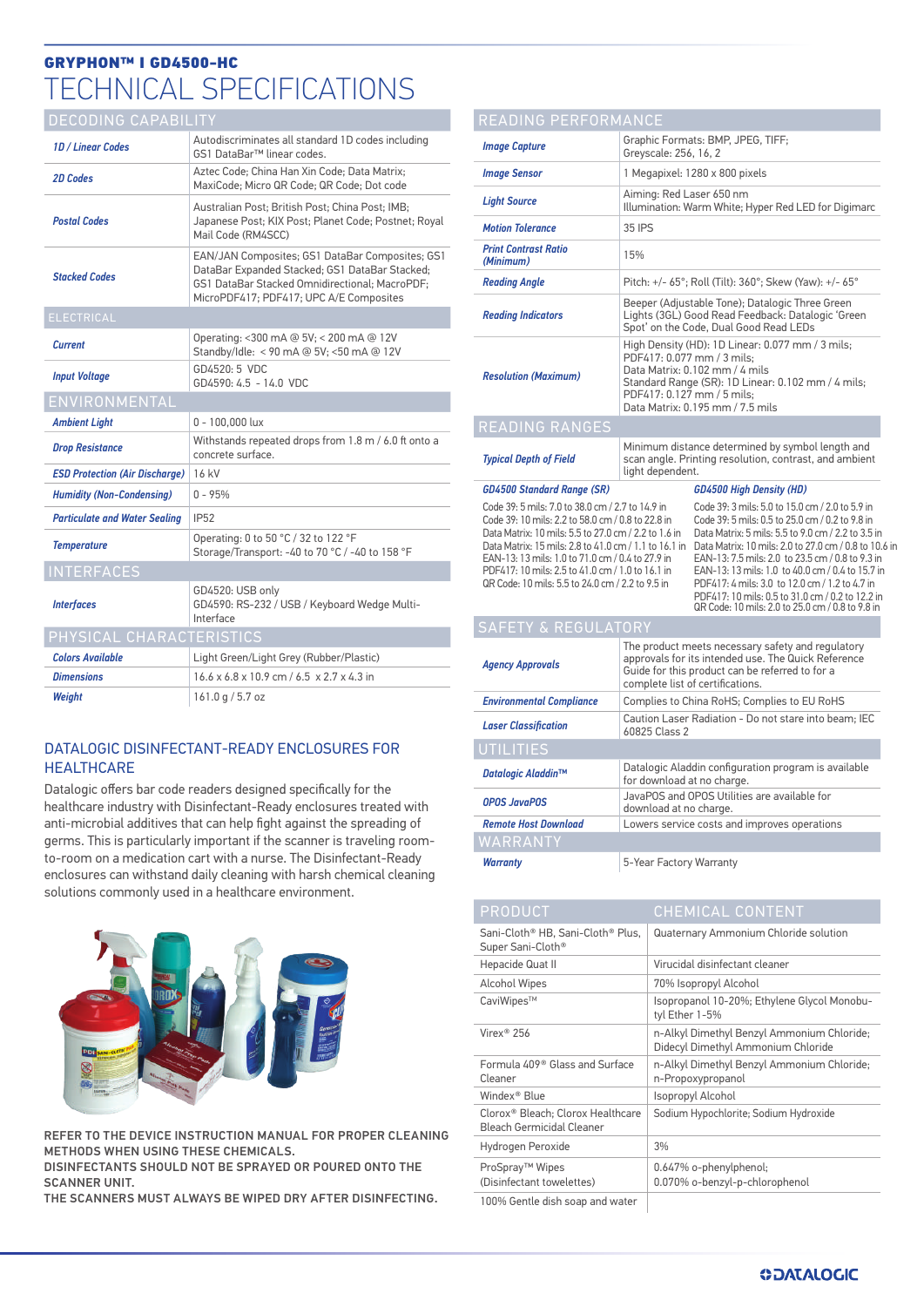# TECHNICAL SPECIFICATIONS GRYPHON™ I GM4500-HC

### CORDLESS COMMUNICATIONS

| <b>Datalogic STAR Cordless</b><br>System™ | Effective Radiated Power: 433.92 MHz: < 6.3 mW;<br>910 MHz: < 50 mW<br>Multi-Point Configuration: Max. Readers per Radio<br>Receiver: 16; Point-to-Point Configuration;<br>Radio Freguency: 433.92 MHz; 910 MHz;<br>Two Way Communications<br>Radio Range (Open Air): 50.0 m / 164.0 ft; Range<br>distances are measured using the base station. |  |
|-------------------------------------------|--------------------------------------------------------------------------------------------------------------------------------------------------------------------------------------------------------------------------------------------------------------------------------------------------------------------------------------------------|--|
| <b>DECODING CAPABILITY</b>                |                                                                                                                                                                                                                                                                                                                                                  |  |
| 1D / Linear Codes                         | Autodiscriminates all standard 1D codes including<br>GS1 DataBar™ linear codes.                                                                                                                                                                                                                                                                  |  |
| 2D Codes                                  | Aztec Code; China Han Xin Code; Data Matrix;<br>MaxiCode; Micro QR Code; QR Code; Dot code                                                                                                                                                                                                                                                       |  |
| <b>Postal Codes</b>                       | Australian Post: British Post: China Post: IMB:<br>Japanese Post; KIX Post; Planet Code; Postnet; Royal<br>Mail Code (RM4SCC)                                                                                                                                                                                                                    |  |
| <b>Stacked Codes</b>                      | GS1 DataBar Expanded Stacked; GS1 DataBar<br>Stacked; GS1 DataBar Stacked Omnidirectional;<br>MacroPDF; MicroPDF417; PDF417; UPC A/E<br>Composites                                                                                                                                                                                               |  |
| <b>ELECTRICAL</b>                         |                                                                                                                                                                                                                                                                                                                                                  |  |
| <b>Battery</b>                            | Battery Type: Lithium-Ion: 3250 mAh<br>Charge Time: External Power: 4 Hours @ 12 VDC:<br>Reads per Charge: 80,000                                                                                                                                                                                                                                |  |
| <b>Cradle Indicator LEDs</b>              | Battery Charging (flashing orange); Charge<br>Completed (steady green)                                                                                                                                                                                                                                                                           |  |
| <b>Current</b>                            | Charging (Typical): $< 6 W$ ;<br>Scanner only: 330 mA @ 3.7 V (Operative)<br>Cradle Only: 80 mA @ 5 V (Operative)                                                                                                                                                                                                                                |  |
| <b>Input Voltage</b>                      | 4.5 - 14 VDC +/- 5%                                                                                                                                                                                                                                                                                                                              |  |
| ENVIRONMENTAL                             |                                                                                                                                                                                                                                                                                                                                                  |  |
| <b>Ambient Light</b>                      | 0 - 100,000 lux                                                                                                                                                                                                                                                                                                                                  |  |
| <b>Drop Resistance</b>                    | Withstands repeated drops from 1.8 m / 6.0 ft onto a<br>concrete surface.                                                                                                                                                                                                                                                                        |  |
| <b>ESD Protection (Air Discharge)</b>     | 16 kV                                                                                                                                                                                                                                                                                                                                            |  |
| <b>Humidity (Non-Condensing)</b>          | $0 - 95%$                                                                                                                                                                                                                                                                                                                                        |  |
| <b>Particulate and Water Sealing</b>      | <b>IP52</b>                                                                                                                                                                                                                                                                                                                                      |  |
| <b>Temperature</b>                        | Operating: 0 to 50 °C / 32 to 122 °F<br>Storage/Transport: -40 to 70 °C / -40 to 158 °F                                                                                                                                                                                                                                                          |  |
| <b>INTERFACES</b>                         |                                                                                                                                                                                                                                                                                                                                                  |  |
| <b>Interfaces</b>                         | RS-232 / USB / Keyboard Wedge Multi-Interface                                                                                                                                                                                                                                                                                                    |  |
| PHYSICAL CHARACTERISTICS                  |                                                                                                                                                                                                                                                                                                                                                  |  |
| <b>Colors Available</b>                   | Light Green/Light Grey (Rubber/Plastic)                                                                                                                                                                                                                                                                                                          |  |
| <b>Dimensions</b>                         | 16.6 x 6.8 x 10.9 cm / 6.5 x 2.7 x 4.3 in                                                                                                                                                                                                                                                                                                        |  |
| Weight                                    | 235 g / 8.29 oz                                                                                                                                                                                                                                                                                                                                  |  |
| <b>Enclosure</b>                          | Disinfectant-Ready enclosure treated with<br>anti-microbial additives (ISO22196 and JISZ 2801<br>compliant)                                                                                                                                                                                                                                      |  |

| READING PERFORMANCE                      |                                                                                                                                                                                                                                          |  |  |
|------------------------------------------|------------------------------------------------------------------------------------------------------------------------------------------------------------------------------------------------------------------------------------------|--|--|
| <b>Image Capture</b>                     | Graphic Formats: BMP, JPEG, TIFF;<br>Greyscale: 256, 16, 2                                                                                                                                                                               |  |  |
| Image Sensor                             | 1 Megapixel: 1280 x 800 pixels                                                                                                                                                                                                           |  |  |
| <b>Light Source</b>                      | Aiming: Red Laser 650 nm<br>Illumination: Warm White:                                                                                                                                                                                    |  |  |
| <b>Motion Tolerance</b>                  | 35 IPS                                                                                                                                                                                                                                   |  |  |
| <b>Print Contrast Ratio</b><br>(Minimum) | 15%                                                                                                                                                                                                                                      |  |  |
| <b>Reading Angle</b>                     | Pitch: +/- 65°; Roll (Tilt): 360°; Skew (Yaw): +/- 65°                                                                                                                                                                                   |  |  |
| <b>Reading Indicators</b>                | Beeper (adjustable tone); Vibration feedback option<br>available for quiet places; Datalogic Three Green<br>Lights (3GL) Good Read Feedback: Datalogic 'Green<br>Spot' on the Code, Dual Good Read LEDs                                  |  |  |
| <b>Resolution (Maximum)</b>              | High Density (HD): 1D Linear: 0.077 mm / 3 mils;<br>PDF417: 0.077 mm / 3 mils:<br>Data Matrix: 0.102 mm / 4 mils<br>Standard Range (SR): 1D Linear: 0.102 mm / 4 mils;<br>PDF417: 0.127 mm / 5 mils:<br>Data Matrix: 0.195 mm / 7.5 mils |  |  |
| <b>READING RANGES</b>                    |                                                                                                                                                                                                                                          |  |  |
| <b>Typical Depth of Field</b>            | Minimum distance determined by symbol length and<br>scan angle.<br>Printing resolution, contrast, and ambient light<br>dependent.                                                                                                        |  |  |
|                                          | <b>GM4500 Standard Range (SR)</b>                                                                                                                                                                                                        |  |  |
|                                          | Code 39: 5 mils: 7.0 to 38.0 cm / 2.7 to 14.9 in                                                                                                                                                                                         |  |  |
|                                          | Code 39: 10 mils: 2.2 to 58.0 cm / 0.8 to 22.8 in                                                                                                                                                                                        |  |  |
|                                          | Data Matrix: 10 mils: 5.5 to 27.0 cm / 2.2 to 10.6 in                                                                                                                                                                                    |  |  |
|                                          | Data Matrix: 15 mils: 2.8 to 41.0 cm / 1.1 to 16.1 in                                                                                                                                                                                    |  |  |
|                                          | EAN-13: 13 mils: 1.0 to 71.0 cm / 0.4 to 27.9 in                                                                                                                                                                                         |  |  |
|                                          | PDF417: 10 mils: 2.5 to 41.0 cm / 1.0 to 16.1 in                                                                                                                                                                                         |  |  |
|                                          | QR Code: 10 mils: 5.5 to 24.0 cm / 2.2 to 9.5 in                                                                                                                                                                                         |  |  |

### SAFETY & REGULATORY

| <b>Agency Approvals</b>         | The product meets necessary safety and regulatory<br>approvals for its intended use.<br>The Quick Reference Guide for this product can be<br>referred to for a complete list of certifications. |  |
|---------------------------------|-------------------------------------------------------------------------------------------------------------------------------------------------------------------------------------------------|--|
| <b>Environmental Compliance</b> | Complies to China RoHS; Complies to EU RoHS                                                                                                                                                     |  |
| <b>Laser Classification</b>     | Caution Laser Radiation - Do not stare into beam:<br>IEC 60825 Class 2                                                                                                                          |  |
| <b>UTILITIES</b>                |                                                                                                                                                                                                 |  |
| Datalogic Aladdin™              | Datalogic Aladdin configuration program is available<br>for download at no charge.                                                                                                              |  |
| <b>OPOS JavaPOS</b>             | JavaPOS and OPOS Utilities are available for<br>download at no charge.                                                                                                                          |  |
| <b>Remote Host Download</b>     | Lowers service costs and improves operations                                                                                                                                                    |  |
| WARRANTY                        |                                                                                                                                                                                                 |  |
| <b>Warranty</b>                 | 3-Year Factory Warranty                                                                                                                                                                         |  |
|                                 |                                                                                                                                                                                                 |  |